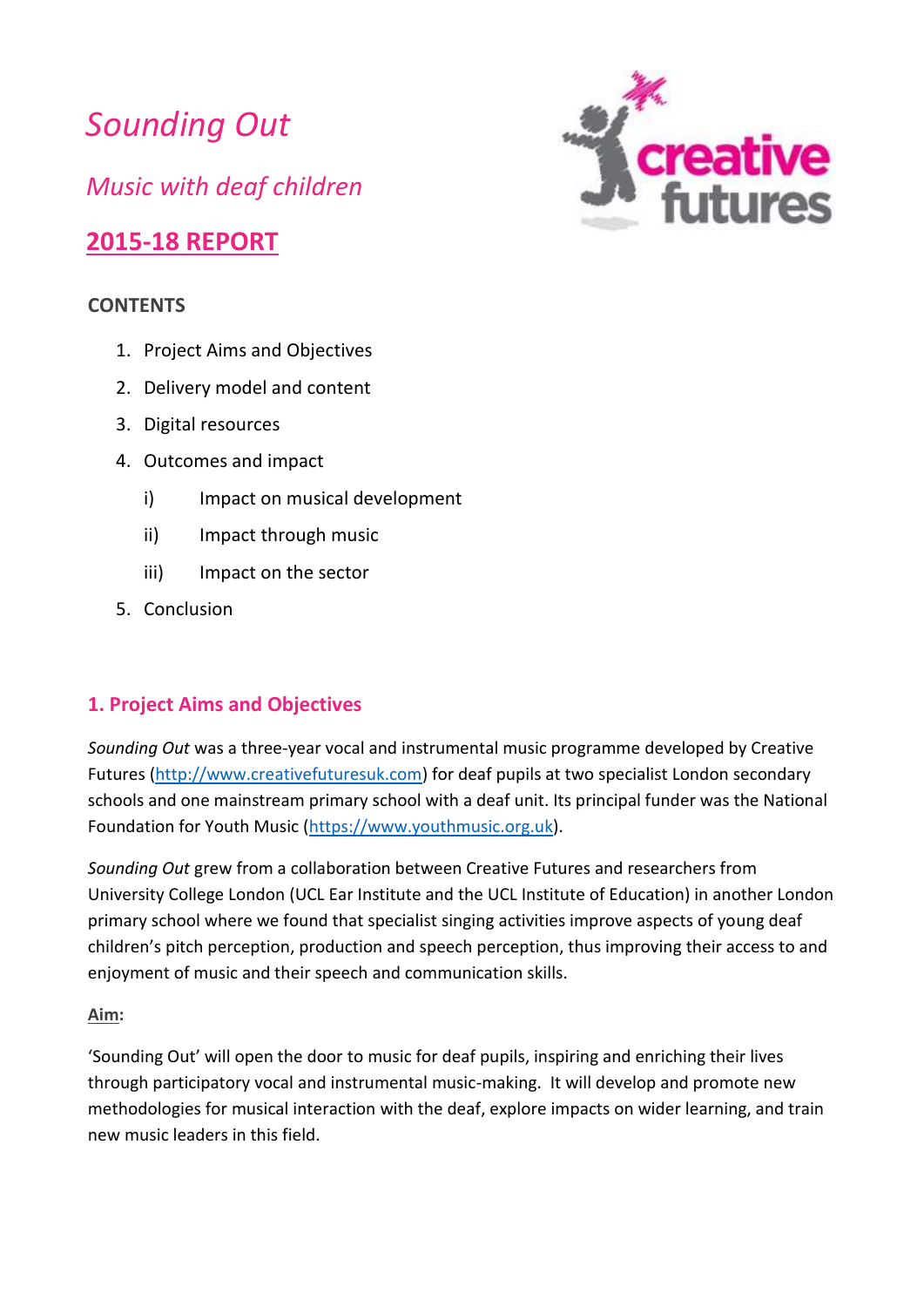*Sounding Out* was designed to fill a gap in the opportunities which deaf children receive, as most specialist schools for the deaf offer little or no music provision – whereas there is increasing evidence that these children can and do enjoy music-making and can benefit hugely from it.

The objectives of the project are summarised as:

- (a) Increase deaf pupils' exposure to and participation in music-making
- (b) Increase participants' musical skills
- (c) Enhance participants' communication skills, self-confidence and aspiration

(d) Strengthen skills for delivering appropriate musical activities with deaf children among both music-leaders and school staff.

(e) Improve understanding of how deaf pupils engage in, and benefit from, music-making.

# **2. Delivery model and content**

*Sounding Out* took place weekly during term-time in three schools each year, over three years. It was delivered by a number of specialist Creative Futures music practitioners, and included opportunities for others to be trained. The programme included partnerships with four schools (two secondary, two primary), two Music Education Hubs, Music and the Deaf, and researchers led by Professor Graham Welch (UCL-IoE) and Dr Deborah Vickers (UCL). The researchers sought to understand the nature of pupils' musical and other-than-musical development through systematic observation of (a) changes in musical behaviours (using the Sounds of Intent Framework [www.soundsofintent.org\)](http://www.soundsofintent.org/) and (b) changes in interaction, engagement and communication skills (using a specially designed framework).

#### **Key outputs 2015-18**:

- Weekly music workshop delivery took place in 2 schools each year.
- 2 secondary schools (one for 2 years, one for 3 years) & 1 primary school took part.
- 209 workshop sessions were delivered in total, with two or more practitioners delivering the majority of sessions.
- 9 additional full days of music making took place during 2015/16 and 2016/17, including a partnership with the Mahler Chamber Orchestra.
- Performances included a feature in the 'Brighter Sounds' Wandsworth Music Service event at the Royal Festival Hall in March 2017, and performances at the end of most terms at each school attended by other pupils and staff.
- 8 specialist training sessions were delivered by Music and the Deaf (MATD) over the 3 years for our music leaders.
- In addition to formal training, we held termly practice sharing and planning sessions among our team of music practitioners.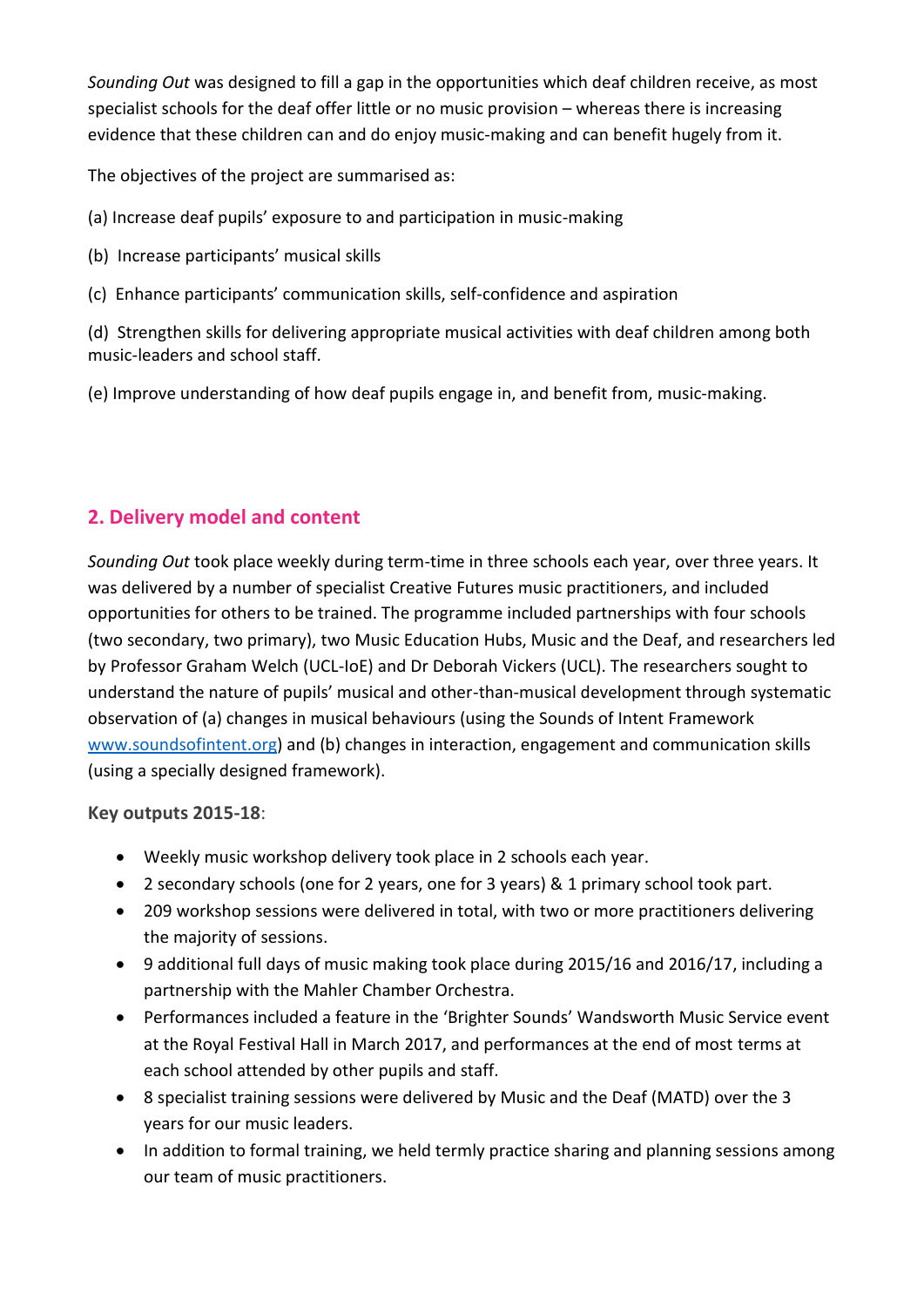- 10 Creative Futures music practitioners led the sessions, 6 more served as guest musicians, and 6 music leaders were trained on the project – although all those involved developed their professional practice.
- We produced two short films at the end of 2017/18 about how students' performance pieces had been created.
- We engaged researchers from the UCL Institute of Education (Professor Graham Welch and Dr Jo Saunders) who evaluated the impact of the project on musical development; and UCL Ear Institute (Dr Deborah Vickers and Dr Kathryn Mason) who evaluated the project's impact on participants' communication development.
- A detailed online Toolkit was produced in 2018 by Tiziana Pozzo, one of the lead musicians, and Dr Kathryn Mason. The Toolkit, launched in September 2018, is aimed at professional music leaders who may be working with deaf children/students, as well as at classroom teachers who have interaction with deaf pupils.

*Sounding Out*'s delivery model included a variety of approaches and methods, and evolved considerably over the three years in response to learned practice and factors imposed by the schools. Here are some examples of the activities that took place:

- Drumming
- Playing other instruments, including trombone, cello, flute, saxophone, keyboard, guitar
- Improvising
- Creating new music together
- Creating music to a film
- Collaborating with other pupils on a multi-media piece including dance, drama and design
- Vocalising, and exploring the voice
- Singing together
- Body percussion
- Sound painting
- Composing new songs
- Using music technology
- Performing within the school, and in public, including at the Royal Festival Hall

Given the nature of the children's needs, a highly visual approach to learning was embedded across the project. A good example of this was the use of a specially created 'map' of London, which pupils designed with their music leader, which served both as a form of visual timetable for the session as well as a thematic inspiration for new music or songs: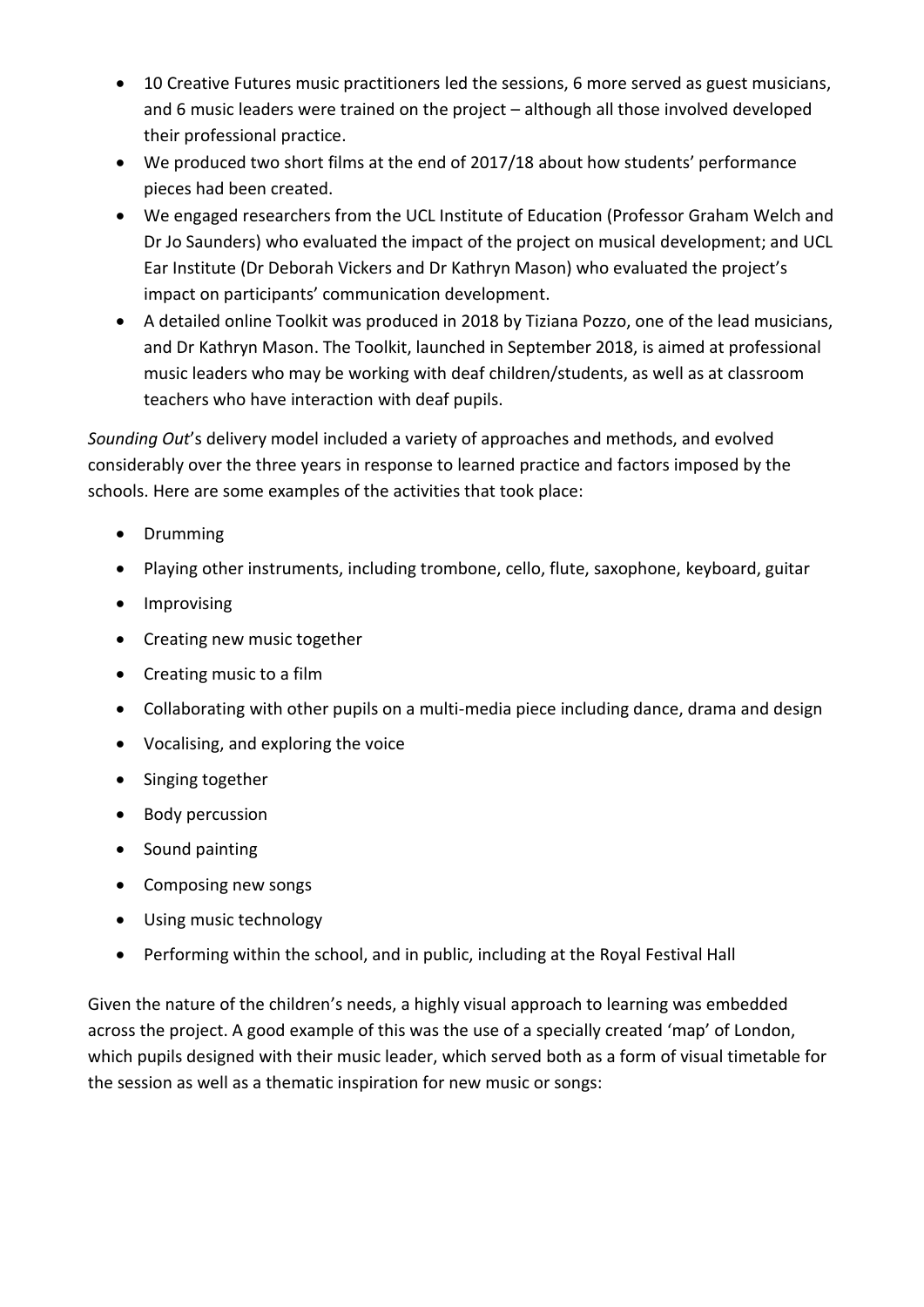

**Figure 1: map of London**

#### **3. Digital resources**



At the end of *Sounding Out* our music delivery team met to reflect and share ideas on the overall success of the project. The collective decision was made to document our findings and share our research through a free toolkit for teachers and music practitioners looking to work with deaf students. One of the key elements for us was that the toolkit illustrate what we noticed as being the main differences between making music with deaf children, compared to hearing children.

We highlighted specific moments that occurred during the sessions which changed our perspectives as practitioners and which became the foundations on which we built the activities employed during the course of the project. For example, we observed that the children were very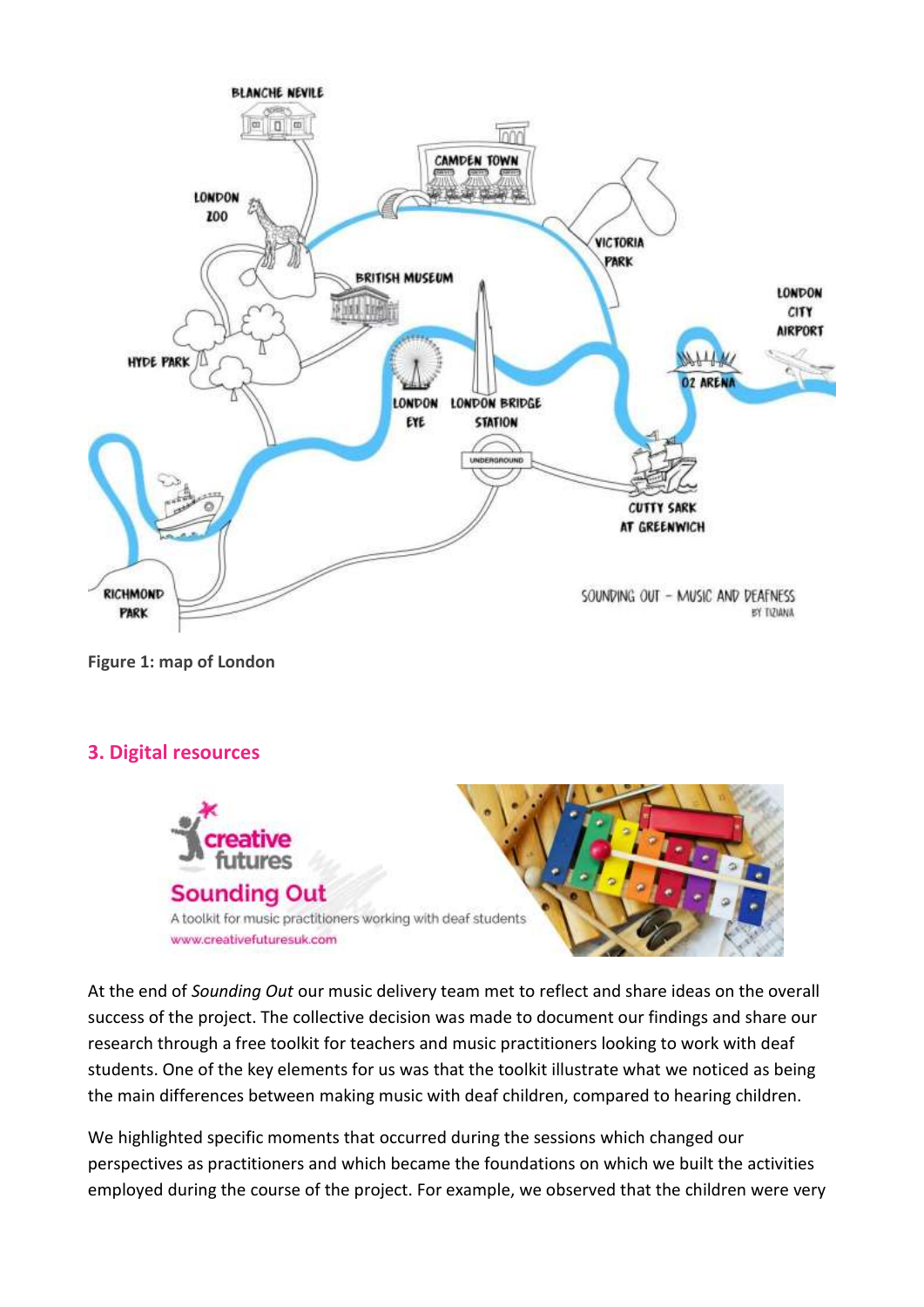visual based learners and so we created musical games based on clear visual cues that all the children could follow.

The toolkit consists of two sections, a theoretical guide and a practical section with activities accompanied by videos. The theoretical guide is intended to help teachers in areas such as communication, working environment and examples of potential difficulties that can arise during sessions. It also highlights two key areas of learning (inclusion and the relationship between music and movement) that underpin the activities. The practical section includes step-by-step guides to creating activities such as warm ups, musical games aimed at improving musical skills, and main activities. The video examples support the practical elements and provide visual based learning information.

The process of writing this toolkit has been a fantastic opportunity for us to go deeper in our way of teaching and has allowed us to shape and improve our methodology and approach. To have a framework that better informs our learning and decision-making will give us a platform to provide better musical education opportunities for deaf children in the future, and we hope will encourage other music practitioners and school teachers to embed more music in their teaching of deaf children.

The toolkit has been written by Tiziana Pozzo (leader of the weekly sessions) and Dr Kathryn Mason (UCL), thus giving the Toolkit input from two different perspectives: leader and researcher. Both were present at the sessions, allowing them to observe the children from different perspectives as well as monitoring their changes and development over the course of the project. This led to a continuous discussion about the musical approach, and gave the delivery team greater flexibility when trying out different methodologies. This regular insight helped provide the foundations on which this toolkit is based.

#### https://www.creativefuturesuk.com/resources

#### **4. Outcomes and impact**

#### **i) Impact on musical development**

Pupils' engagement improved over each year period, and increased where group sizes were reduced to match pupils with similar levels of need and ability together. It also increased when pupils were working towards specific goals, such as the RFH performance in Year2, end of term performances in Year3, and during composition activities. Activities which linked music and sound to other themes or visual cues worked particularly well, such as a map of London with key landmarks used in Year3 (Figure 1 above):

"Julia introduces the hand-drawn London map, and shows the children images of the British Museum. Children were very engaged, and started talking about where the museum is located." (Mason, observation notes)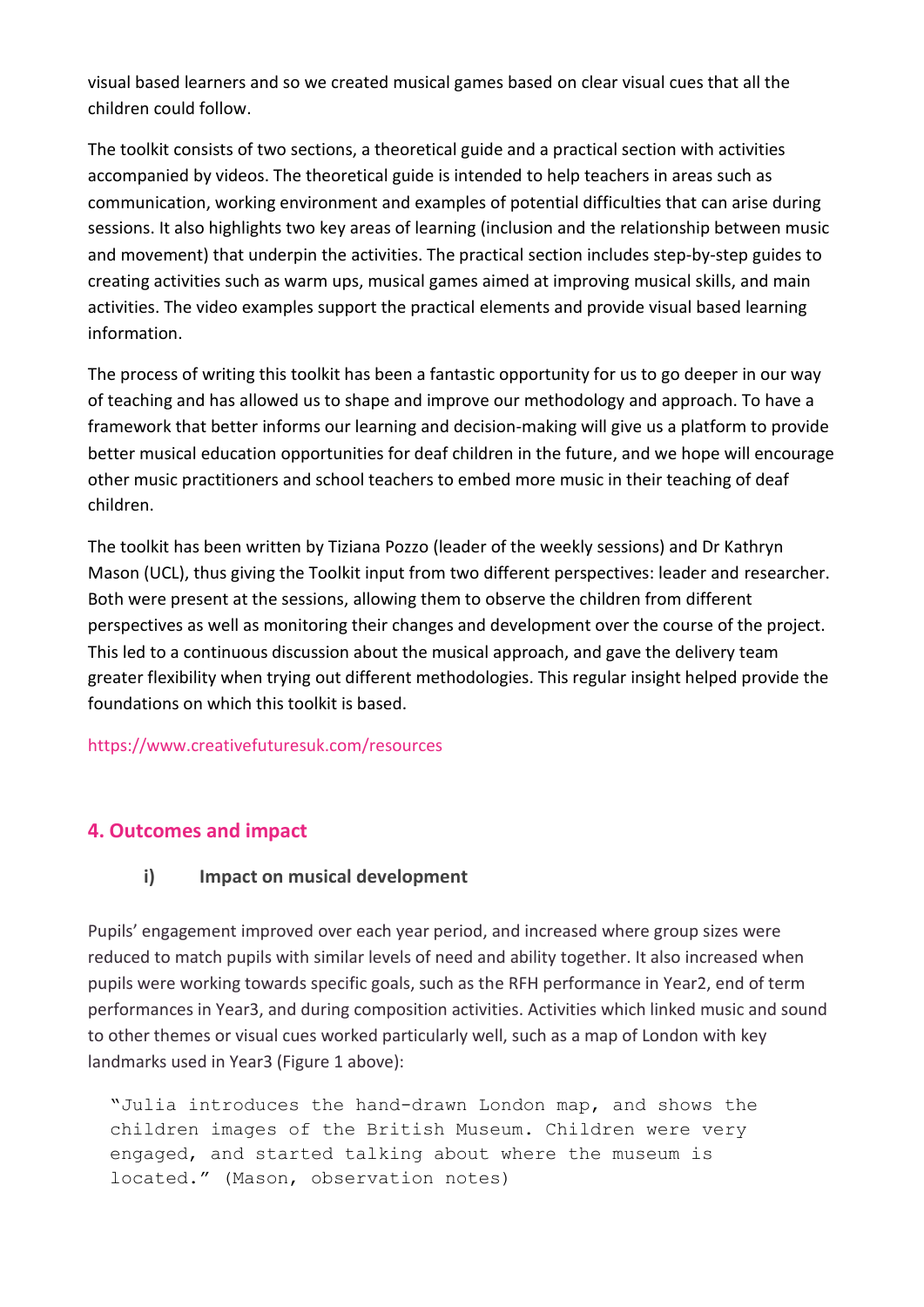"There are times when the different 'musical personalities' of the children can be seen. For example, some of the children express a particular interest in Jazz or Rap and this comes across in their musical choices when they are given the freedom to create their own music." (Vickers & Mason, UCL, 2018)

Musical progression was tracked using *Sounds of Intent* (SoI), a musical development framework for children and young people with special needs and disabilities. The SoI research-based framework was specially designed for the special needs school population and grounded in analyses of many hundreds of examples of observed musical behaviour over several years (see [http://soundsofintent.org](http://soundsofintent.org/) and related sources, e.g., Ockelford & Welch, 2012; Ockelford & Welch, 2018; Welch et al 2009).

"The findings for the second and third years of data collection (2016-17 & 2017-18) suggest that there was a highly significant difference in SoI ratings for participants from the schools across the year's four observation points.

Overall, our data suggest that *Sounding Out* programme has been a success musically, with clear evidence of virtually all pupils achieving more advanced musical behaviours as their academic year progressed. This is very commendable and provides a solid evidential foundation from which to argue that all HI pupils should have access to appropriate music education provision, whether in Primary or Secondary schools to support learning in and through music." (Welch & Saunders, UCL IoE, 2018)



*Pupil in an instrumental workshop with a member of the Mahler Chamber Orchestra, 2015*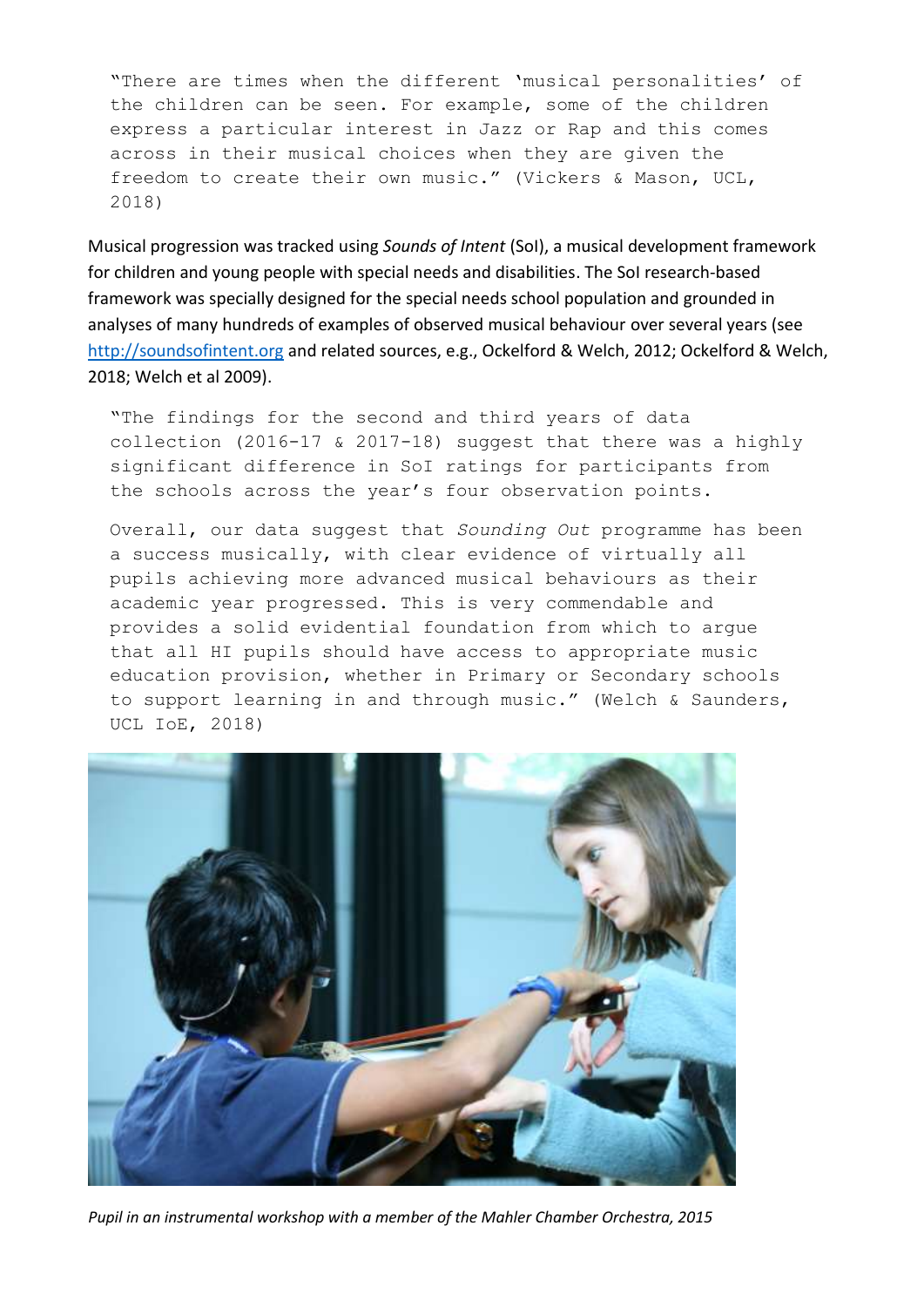**ii) Impact through music**

Throughout the project we looked for traceable impact of the programme on pupils' communication skills and self-confidence. There was a limitation to the data we were able to collect, in that only 11 pupils' parents gave consent for hearing testing by UCL, so we relied on observation and video analysis for many aspects of tracking. There were 3 videoed sessions per school over the year.

For those pupils with parental permission, UCL colleagues tracked progress across the final year of the programme from October 2017 to June 2018 in two areas: (1) 'Speech in noise':

"The noise level adapts to find the point at which 50% of speech is audible. Across the group there was no change in speech in noise perception [not unexpected over this relatively short time-span]. Of interest is one child, an outlier at both time points, who could not do the task at all in October 2017 but by June 2018 was starting to be able to use the information." (Vickers & Mason, UCL, 2018)

(2) Pitch discrimination: scores were obtained in a piano tone discrimination task where the pitch of the note changed by 1, 2 or 3 semitones. There were 6 contrasts each presented 10 times. The same child who improved on the speech perception task from session 1 to 2 improved on her ability to perceive pitch differences by the second session.

"At one of the schools, a large difference in interaction between the practitioners and children can be seen between the first and final videos. In the first video, there is much more reliance on interpreters in comparison to later videos. As communication between the children and adults in the room becomes more comfortable, we observed how communication channels become more direct, with the practitioners using a lot more gesture and direct interaction with the children. This is as one may expect, but the videos offer a useful opportunity to witness the difference. It is likely that the use of soundpainting helped to improve this too, as it bridged the communication gap between the children and practitioners." (Mason)

We also used a bespoke tool to track soft outcomes. Information gathered suggests that both teamwork and self-confidence improved in the majority of tracked students over the programme. This is supported with evidence from session observations:

Child K was "very keen to count the group in: 1, 2, 3, go"

Child M "waits patiently for her turn and observes K"

Child K2 "supported T to clap on 5, when she didn't respond helped her friend understand the game." She also "offered ideas for variations to the games".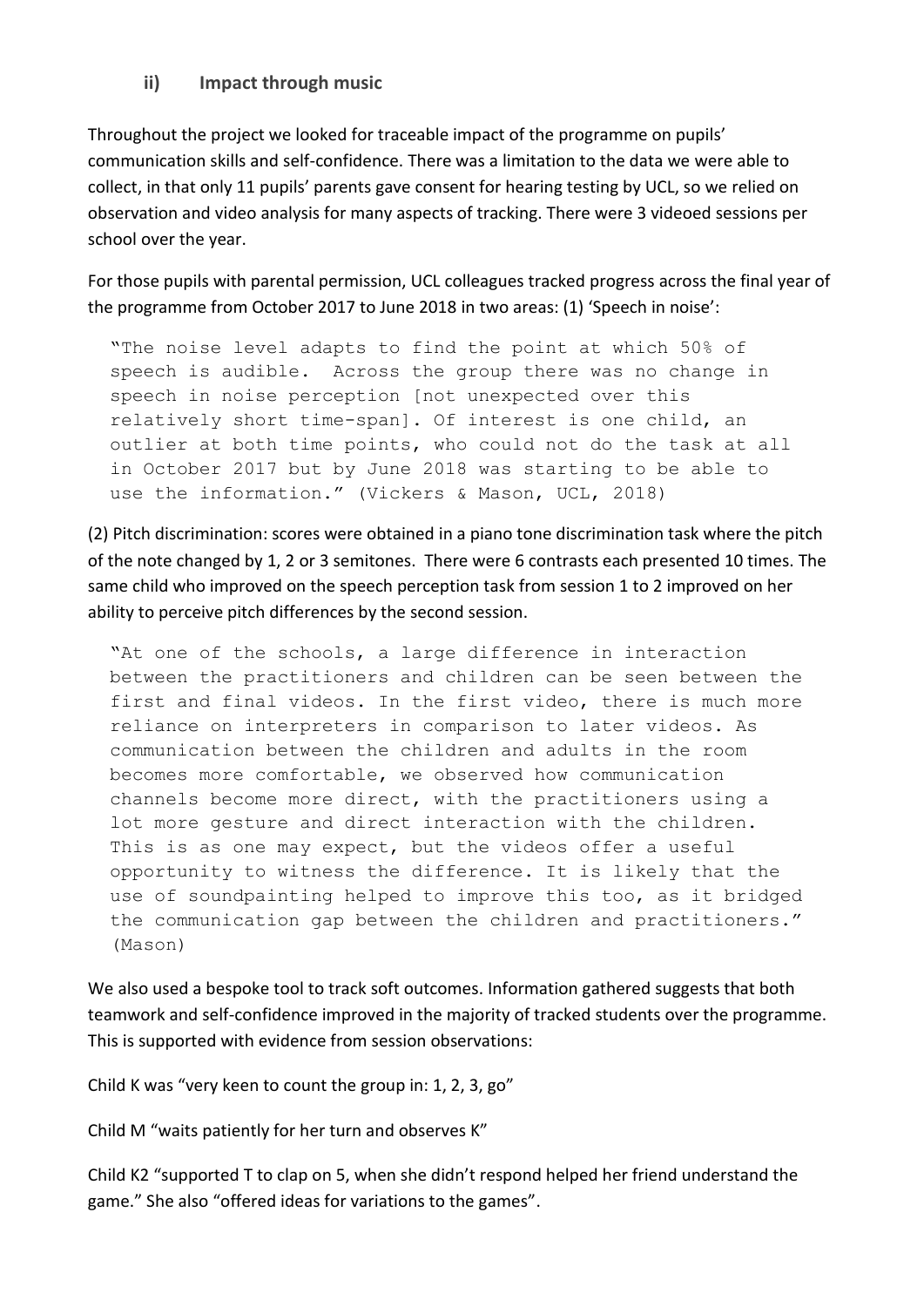At one primary school in particular many pupils became more vocal in expressing their opinions and ideas (including musical ideas), better at waiting their turn during musical activities, and keen to lead/conduct activities when asked.

### **iii) Impact on the sector**

The programme's impact extended beyond the scope of the project's delivery in the participating schools, and included the training of music leaders, school teachers and support staff developing new skills, wider dissemination of the approaches we used through the Toolkit, and presentations about the project's research findings at international music education conferences.

Our own music leaders received a number of professional development sessions led by Music and the Deaf over the course of the 3 years, which were very well received. These offered useful tips, insights and learning: "I found them to be very informative and a source of great ideas. It was a safe space to discuss any difficulties as well as new strategies to improve myself as a teacher of the deaf." (practitioner)

Our music practitioners also reported developing their skills in managing behaviour, harnessing focus, and working out the needs of each individual child in order to enable them to access the activity.

We trained 6 less experienced music leaders through hands-on involvement as workshop assistants in all the sessions. We were delighted that 3 of these trainees went on to become workshop co-facilitators in subsequent years of the project, further developing their skills and confidence. "Having never really done work in classrooms, the process helped unlearn a lot about what teaching should look like. Finding out how it flows, responding to your environment, learning about the expectations of children" (trainee).

School support staff were always included in activities as participants, taking part in the games, following the direction of the practitioners. Their main role was to interpret for the children, but as the musicians and children got to know each other better and could communicate with each other more directly, the support teacher took part in more spontaneous, hands-on support. E.g., on one occasion she asked if she could play the xylophone, (the child who usually played it was absent), and was able to help support the child next to her, whilst taking part in the session as an active participant. Similarly, in sessions when Tiziana used sound painting to conduct the children playing keyboards, the support assistant also played the keyboard and appeared to be more comfortable and willing to express herself musically during the sessions than previously. This gaining in confidence was apparent at both schools.

Overall, *Sounding Out* offered learning on multiple levels, both individual (music leaders, school staff), organisational (for us at Creative Futures, and hopefully for the schools), and for the wider sector, through the influence of the Toolkit and other practice-sharing opportunities which the project offered.